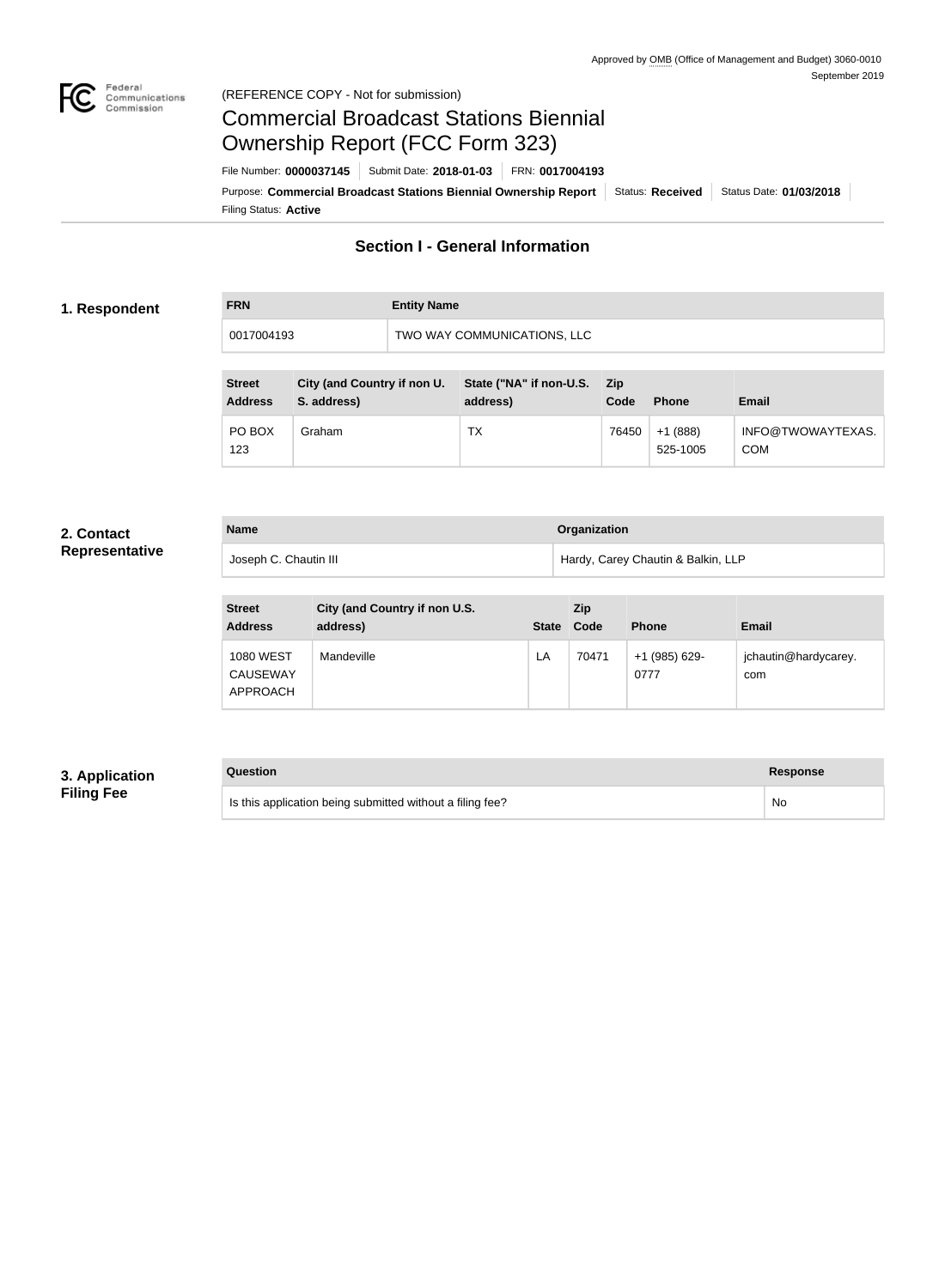| <b>Fees</b> | <b>Application Type</b> | <b>Form Number</b> | <b>Fee Code</b> | Quantity      | <b>Fee Amount</b> | <b>Subtotal</b> |
|-------------|-------------------------|--------------------|-----------------|---------------|-------------------|-----------------|
|             | Biennial                | Form 323           | <b>MAR</b>      | ີ<br><u>_</u> | 85                | \$140.00        |
|             |                         |                    |                 |               | Total             | \$140.00        |

### **4. Nature of Respondent**

| (a) Provide the following information about the Respondent: |                           |  |
|-------------------------------------------------------------|---------------------------|--|
| <b>Relationship to stations/permits</b>                     | Licensee                  |  |
| <b>Nature of Respondent</b>                                 | Limited liability company |  |

**(b) Provide the following information about this report:**

| <b>Purpose</b> | Biennial                                                                                                                                                                               |
|----------------|----------------------------------------------------------------------------------------------------------------------------------------------------------------------------------------|
| "As of" date   | 10/01/2017                                                                                                                                                                             |
|                | When filing a biennial ownership report or validating<br>and resubmitting a prior biennial ownership report, this<br>date must be Oct. 1 of the year in which this report is<br>filed. |

#### **5. Licensee(s) and Station(s)**

#### **Respondent is filing this report to cover the following Licensee(s) and station(s):**

| Licensee/Permittee Name     | <b>FRN</b> |
|-----------------------------|------------|
| TWO WAY COMMUNICATIONS, LLC | 0017004193 |

| Fac. ID No. | <b>Call Sign</b> | <b>City</b>      | <b>State</b> | <b>Service</b> |
|-------------|------------------|------------------|--------------|----------------|
| 198776      | <b>KCKB</b>      | <b>MORAN</b>     | TX           | FM             |
| 198777      | <b>KBLY</b>      | <b>NEWCASTLE</b> | ТX           | FM             |

## **Section II – Biennial Ownership Information**

**1. 47 C.F.R. Section 73.3613 and Other Documents**

Licensee Respondents that hold authorizations for one or more full power television, AM, and/or FM stations should list all contracts and other instruments set forth in 47 C.F.R. Section 73.3613(a) through (c) for the facility or facilities listed on this report. In addition, attributable Local Marketing Agreements (LMAs) and attributable Joint Sales Agreements (JSAs) must be disclosed by the licensee of the brokering station on its ownership report. If the agreement is an attributable LMA, an attributable JSA, or a network affiliation agreement, check the appropriate box. Otherwise, select "Other." Non-Licensee Respondents, as well as Licensee Respondents that only hold authorizations for Class A television and/or low power television stations, should select "Not Applicable" in response to this question.

| Document Information                            |                                                  |
|-------------------------------------------------|--------------------------------------------------|
| Description of contract or instrument           | ARTICLES OF ORGANIZATION                         |
| Parties to contract or instrument               | STATE OF TEXAS                                   |
| Date of execution                               | 05/2007                                          |
| Date of expiration                              | No expiration date                               |
| <b>Agreement type</b><br>(check all that apply) | Other<br><b>Agreement Type: Entity Formation</b> |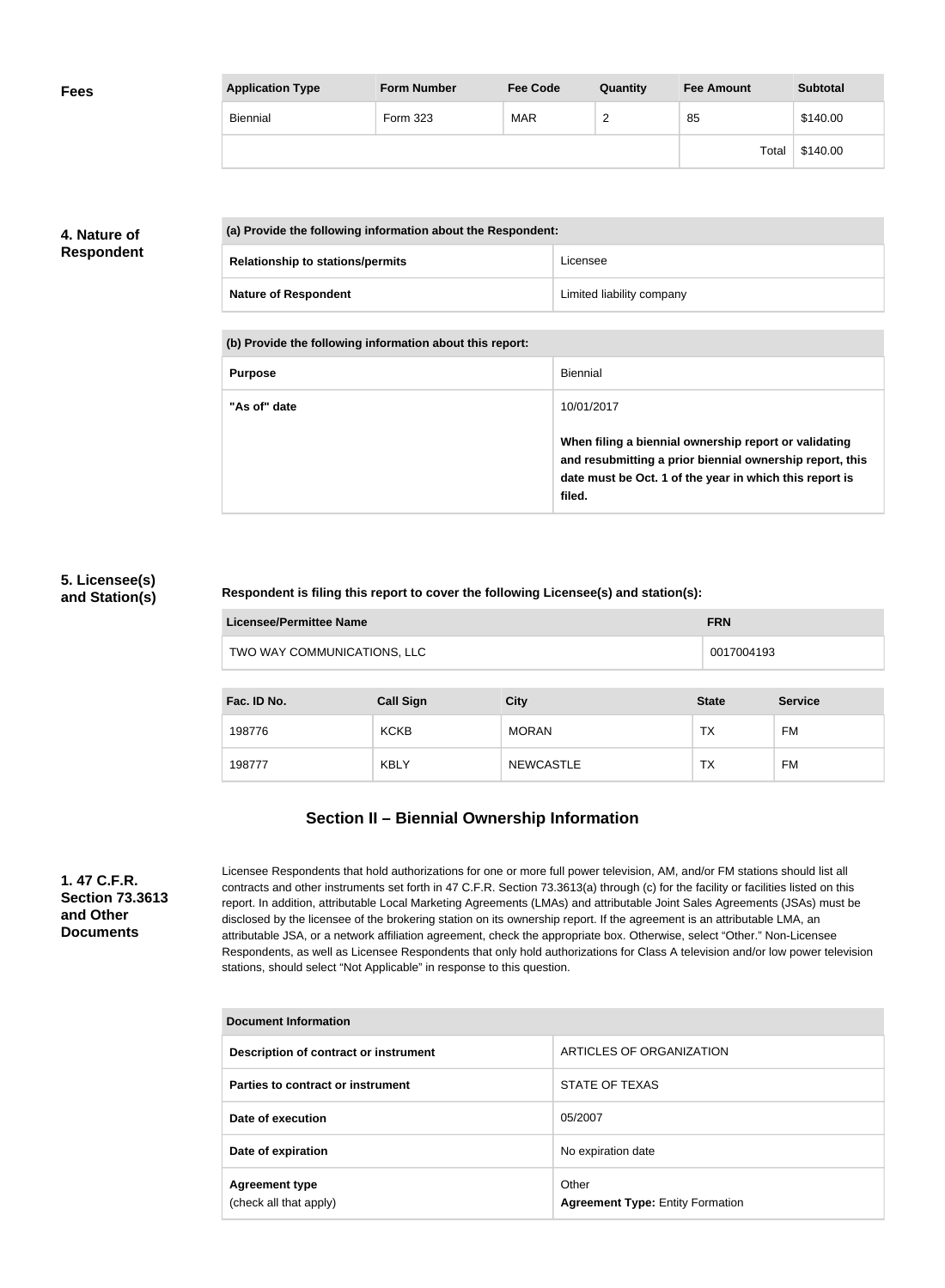| Document Information                            |                                                     |  |
|-------------------------------------------------|-----------------------------------------------------|--|
| Description of contract or instrument           | <b>COMPANY AGREEMENT</b>                            |  |
| Parties to contract or instrument               | <b>MEMBERS</b>                                      |  |
| Date of execution                               | 05/2007                                             |  |
| Date of expiration                              | No expiration date                                  |  |
| <b>Agreement type</b><br>(check all that apply) | Other<br><b>Agreement Type: Entity Organization</b> |  |

#### **2. Ownership Interests**

**(a)** Ownership Interests. This Question requires Respondents to enter detailed information about ownership interests by generating a series of subforms. Answer each question on each subform. The first subform listing should be for the Respondent itself. If the Respondent is not a natural person, also list each of the officers, directors, stockholders, non-insulated partners, non-insulated members, and any other persons or entities with a direct attributable interest in the Respondent pursuant to the standards set forth in 47 C.F.R. Section 73.3555. (A "direct" interest is one that is not held through any intervening companies or entities.) List each interest holder with a direct attributable interest in the Respondent separately.

Leave the percentage of total assets (Equity Debt Plus) field blank for an interest holder unless that interest holder has an attributable interest in the Respondent solely on the basis of the Commission's Equity Debt Plus attribution standard, 47 C.F.R. Section 73.3555, Note 2(i).

In the case of vertical or indirect ownership structures, list only those interests in the Respondent that also represent an attributable interest in the Licensee(s) for which the report is being submitted.

Entities that are part of an organizational structure that includes holding companies or other forms of indirect ownership must file separate ownership reports. In such a structure do not report, or file a separate report for, any interest holder that does not have an attributable interest in the Licensee(s) for which the report is being submitted.

Please see the Instructions for further detail concerning interests that must be reported in response to this question.

The Respondent must provide an FCC Registration Number for each interest holder reported in response to this question. Please see the Instructions for detailed information and guidance concerning this requirement.

| <b>FRN</b>                                                                    | 0017004193                                              |                      |                                   |  |
|-------------------------------------------------------------------------------|---------------------------------------------------------|----------------------|-----------------------------------|--|
| <b>Entity Name</b>                                                            | TWO WAY COMMUNICATIONS, LLC                             |                      |                                   |  |
| <b>Address</b>                                                                | PO Box                                                  |                      |                                   |  |
|                                                                               | <b>Street 1</b>                                         | PO BOX 123           |                                   |  |
|                                                                               | <b>Street 2</b>                                         |                      |                                   |  |
|                                                                               | <b>City</b>                                             | Graham               |                                   |  |
|                                                                               | State ("NA" if non-U.S.<br>address)                     | <b>TX</b>            |                                   |  |
|                                                                               | <b>Zip/Postal Code</b>                                  | 76450                |                                   |  |
|                                                                               | Country (if non-U.S.<br>address)                        | <b>United States</b> |                                   |  |
| <b>Listing Type</b>                                                           | Respondent                                              |                      |                                   |  |
| <b>Positional Interests</b><br>(check all that apply)                         | Respondent                                              |                      |                                   |  |
| <b>Tribal Nation or Tribal</b><br><b>Entity</b>                               | Interest holder is not a Tribal nation or Tribal entity |                      |                                   |  |
| <b>Interest Percentages</b><br>(enter percentage values<br>from 0.0 to 100.0) | Voting                                                  | 0.0%                 | <b>Jointly Held?</b><br><b>No</b> |  |
|                                                                               |                                                         |                      |                                   |  |

#### **Ownership Information**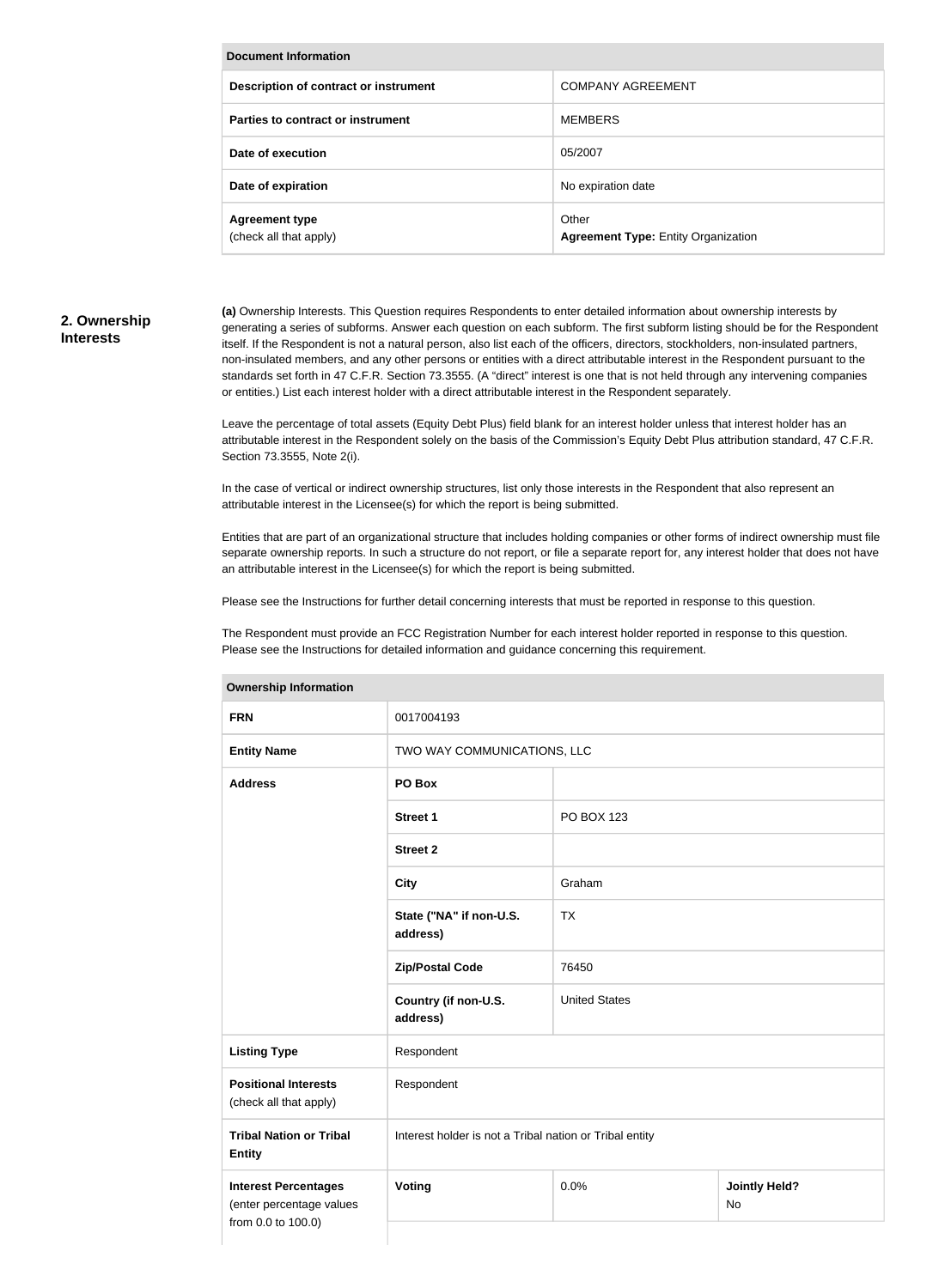|                                                                                      | <b>Equity</b><br>$0.0\%$                  |         |    |
|--------------------------------------------------------------------------------------|-------------------------------------------|---------|----|
|                                                                                      | <b>Total assets (Equity Debt</b><br>Plus) | $0.0\%$ |    |
| Does interest holder have an attributable interest in one or more broadcast stations |                                           |         | No |

| <b>Ownership Information</b>                                                                                                     |                                           |                        |                            |
|----------------------------------------------------------------------------------------------------------------------------------|-------------------------------------------|------------------------|----------------------------|
| <b>FRN</b>                                                                                                                       | 0007075930                                |                        |                            |
| <b>Name</b>                                                                                                                      | Timothy L. Walker                         |                        |                            |
| <b>Address</b>                                                                                                                   | PO Box                                    |                        |                            |
|                                                                                                                                  | <b>Street 1</b>                           | 1522 CAROLINA STREET   |                            |
|                                                                                                                                  | <b>Street 2</b>                           |                        |                            |
|                                                                                                                                  | <b>City</b>                               | <b>GRAHAM</b>          |                            |
|                                                                                                                                  | State ("NA" if non-U.S.<br>address)       | <b>TX</b>              |                            |
|                                                                                                                                  | <b>Zip/Postal Code</b>                    | 76450                  |                            |
|                                                                                                                                  | Country (if non-U.S.<br>address)          | <b>United States</b>   |                            |
| <b>Listing Type</b>                                                                                                              | Other Interest Holder                     |                        |                            |
| <b>Positional Interests</b><br>(check all that apply)                                                                            | Officer, LC/LLC/PLLC Member               |                        |                            |
| Citizenship, Gender,                                                                                                             | <b>Citizenship</b>                        | <b>US</b>              |                            |
| <b>Ethnicity, and Race</b><br><b>Information (Natural</b>                                                                        | Gender                                    | Male                   |                            |
| <b>Persons Only)</b>                                                                                                             | <b>Ethnicity</b>                          | Not Hispanic or Latino |                            |
|                                                                                                                                  | Race                                      | White                  |                            |
| <b>Interest Percentages</b><br>(enter percentage values                                                                          | Voting                                    | 49.0%                  | <b>Jointly Held?</b><br>No |
| from 0.0 to 100.0)                                                                                                               | <b>Equity</b>                             | 49.0%                  |                            |
|                                                                                                                                  | <b>Total assets (Equity Debt</b><br>Plus) | 0.0%                   |                            |
| Does interest holder have an attributable interest in one or more broadcast stations<br>No<br>that do not appear on this report? |                                           |                        |                            |

#### **Ownership Information**

**that do not appear on this report?**

| <b>FRN</b>     | 0025561945           |                      |
|----------------|----------------------|----------------------|
| <b>Name</b>    | <b>Stacey Walker</b> |                      |
| <b>Address</b> | PO Box               |                      |
|                | <b>Street 1</b>      | 1522 CAROLINA STREET |
|                | <b>Street 2</b>      |                      |
|                | <b>City</b>          | <b>GRAHAM</b>        |
|                |                      |                      |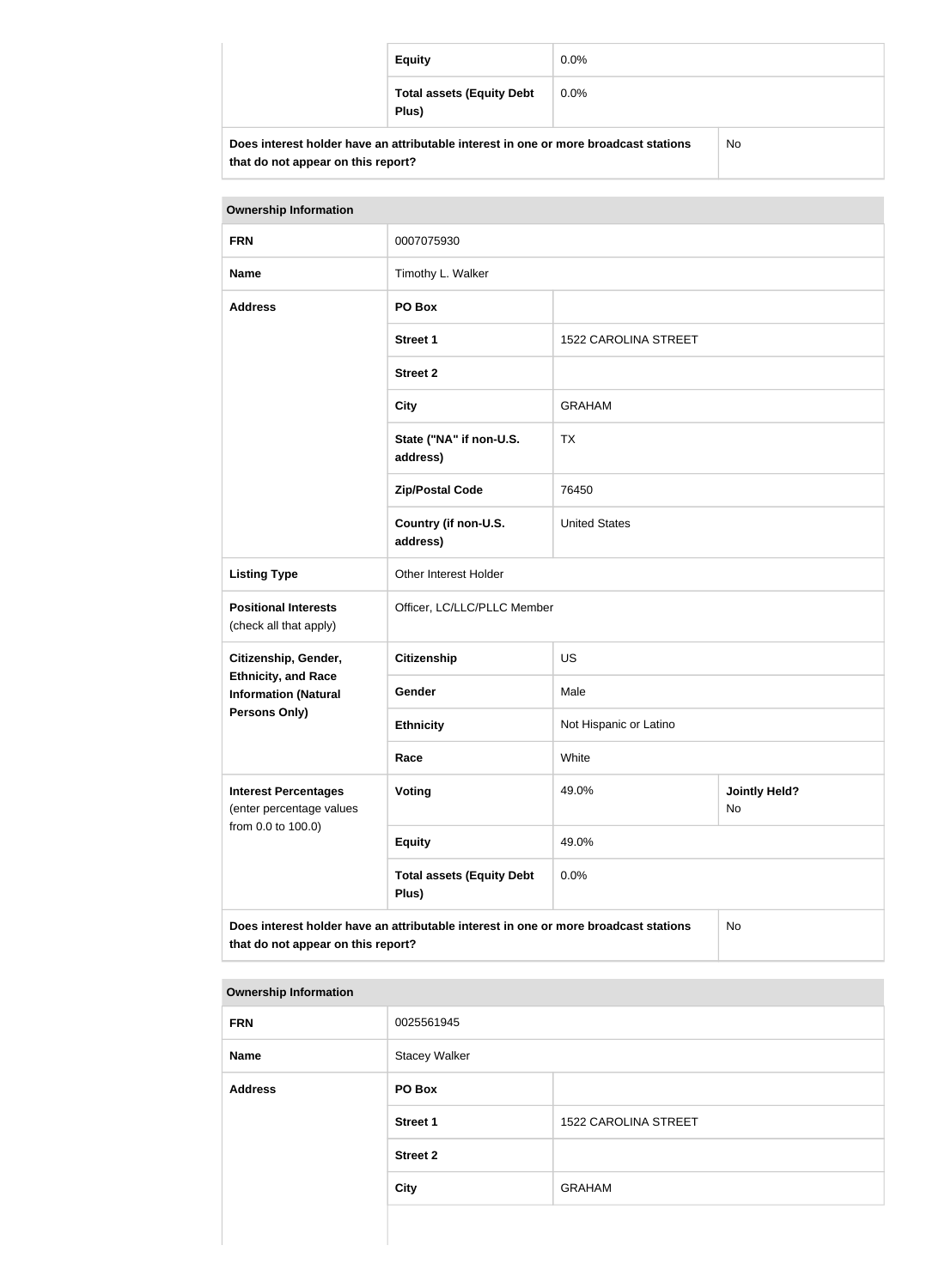|                                                                                                                                                     | State ("NA" if non-U.S.<br>address)       | <b>TX</b>              |                             |
|-----------------------------------------------------------------------------------------------------------------------------------------------------|-------------------------------------------|------------------------|-----------------------------|
|                                                                                                                                                     | <b>Zip/Postal Code</b>                    | 76450                  |                             |
|                                                                                                                                                     | Country (if non-U.S.<br>address)          | <b>United States</b>   |                             |
| <b>Listing Type</b>                                                                                                                                 | Other Interest Holder                     |                        |                             |
| <b>Positional Interests</b><br>(check all that apply)                                                                                               | LC/LLC/PLLC Member                        |                        |                             |
| Citizenship, Gender,                                                                                                                                | <b>Citizenship</b>                        | <b>US</b>              |                             |
| <b>Ethnicity, and Race</b><br><b>Information (Natural</b><br>Persons Only)                                                                          | Gender                                    | Female                 |                             |
|                                                                                                                                                     | <b>Ethnicity</b>                          | Not Hispanic or Latino |                             |
|                                                                                                                                                     | Race                                      | White                  |                             |
| <b>Interest Percentages</b><br>(enter percentage values                                                                                             | Voting                                    | 51.0%                  | <b>Jointly Held?</b><br>No. |
| from 0.0 to 100.0)                                                                                                                                  | <b>Equity</b>                             | 51.0%                  |                             |
|                                                                                                                                                     | <b>Total assets (Equity Debt</b><br>Plus) | 0.0%                   |                             |
| Does interest holder have an attributable interest in one or more broadcast stations<br>that do not appear on this report?                          |                                           | <b>No</b>              |                             |
|                                                                                                                                                     |                                           |                        |                             |
| (b) Respondent certifies that any interests, including equity, financial, or voting<br>interests, not reported in this filing are non-attributable. |                                           |                        | Yes                         |

If "No," submit as an exhibit an explanation.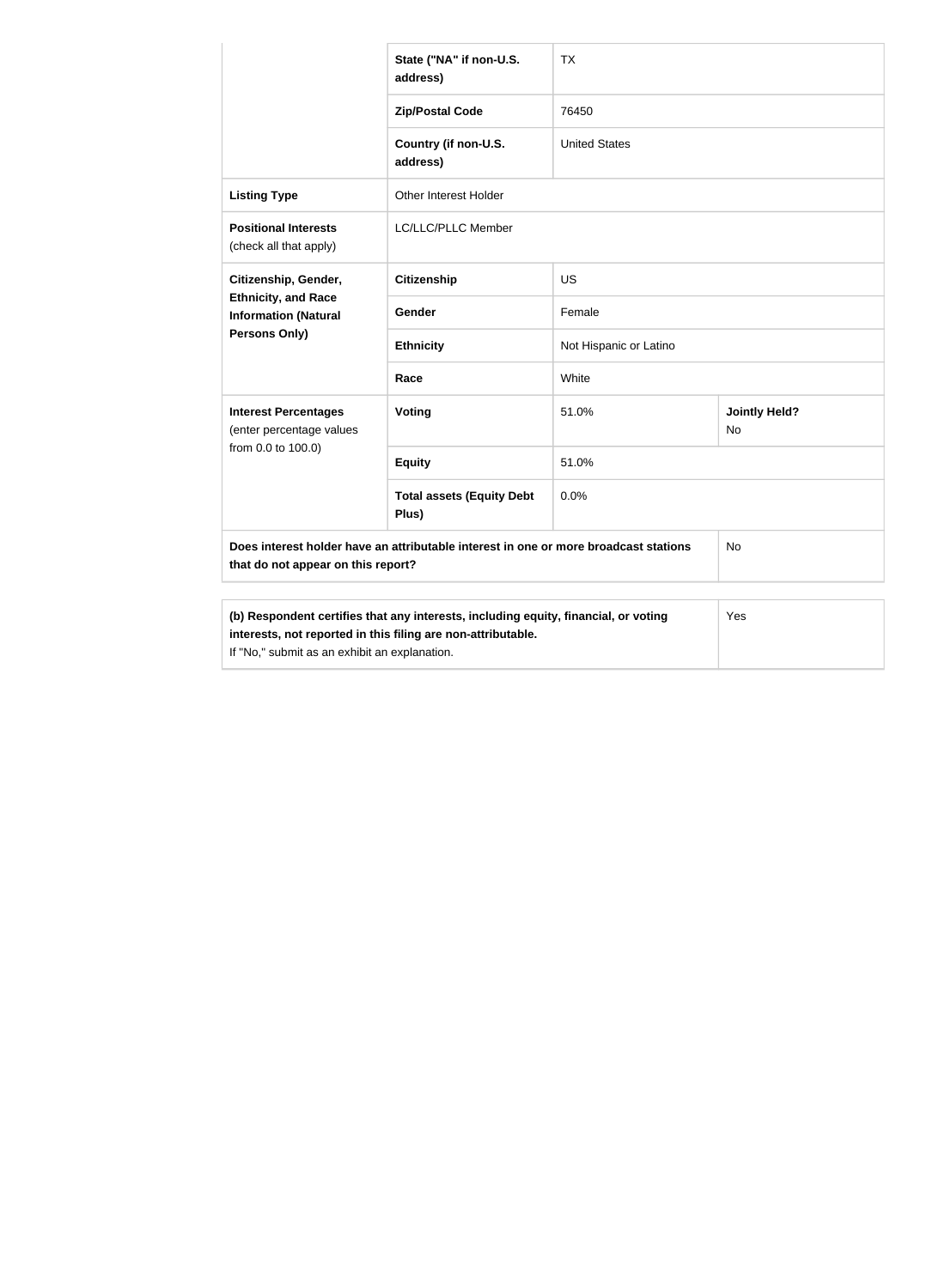

**(d) Are any of the individuals listed as an attributable interest holder in the Respondent married to each other or related to each other as parentchild or as siblings?** Yes

If "Yes," provide the following information for each such the relationship.

| <b>Lattilly Incidential Inpo</b> |              |            |             |                      |
|----------------------------------|--------------|------------|-------------|----------------------|
|                                  | <b>FRN</b>   | 0007075930 | <b>Name</b> | Timothy L Walker     |
|                                  | <b>FRN</b>   | 0025561945 | <b>Name</b> | <b>Stacey Walker</b> |
|                                  | Relationship | Spouses    |             |                      |

| <b>Family Relationships</b> |  |
|-----------------------------|--|

| (e) Is Respondent seeking an attribution exemption for any officer or director with<br>duties wholly unrelated to the Licensee(s)?                                                                                             | No |
|--------------------------------------------------------------------------------------------------------------------------------------------------------------------------------------------------------------------------------|----|
| If "Yes," complete the information in the required fields and submit an Exhibit fully describing<br>that individual's duties and responsibilities, and explaining why that individual should not be<br>attributed an interest. |    |

Attach a flowchart or similar document showing the Licensee's vertical ownership structure including the Licensee and all entities that have attributable interests in the Licensee. Licensees with a single parent entity may provide a brief explanatory textual Exhibit in lieu of a flowchart or similar document. Licensees without parent entities should so indicate in a textual Exhibit.

**Non-Licensee Respondents should select "N/A" in response to this question.**